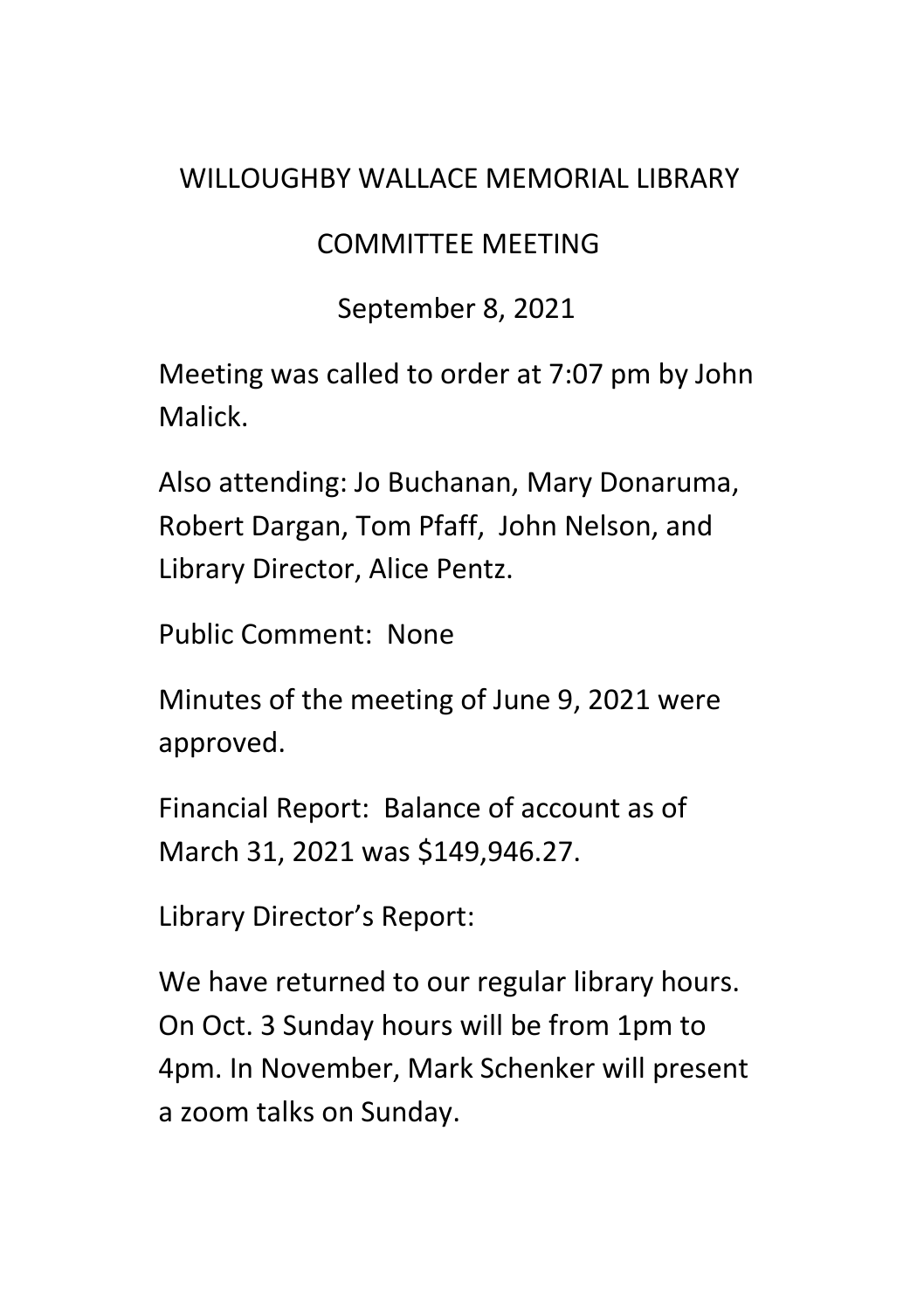In July there were 12 passports processed. In August there were 24.

The Reading Program wrapped up in August. More than 60 children participated. The young children storytime (2 and 3 year olds) had 25 children participating on both Monday and Friday. The Quilting Group that meets at the library contributed \$100 to be used for puppets for the storytime. Teens also participated in their own program.

The Stony Creek Art Committee Show was a big hit with 200 people attending the opening.

Thia Wrightsman presented a talk on Vintage Stony Creek. She has 342 followers for her Instagram posts. Materials have been received to add to the collection. She now has an inventory sheet available for donors to sign off on contributions with a Deed of Gift form.

On September 9th Tom Laurenson will present a zoom program on "Four Scottish Islands."